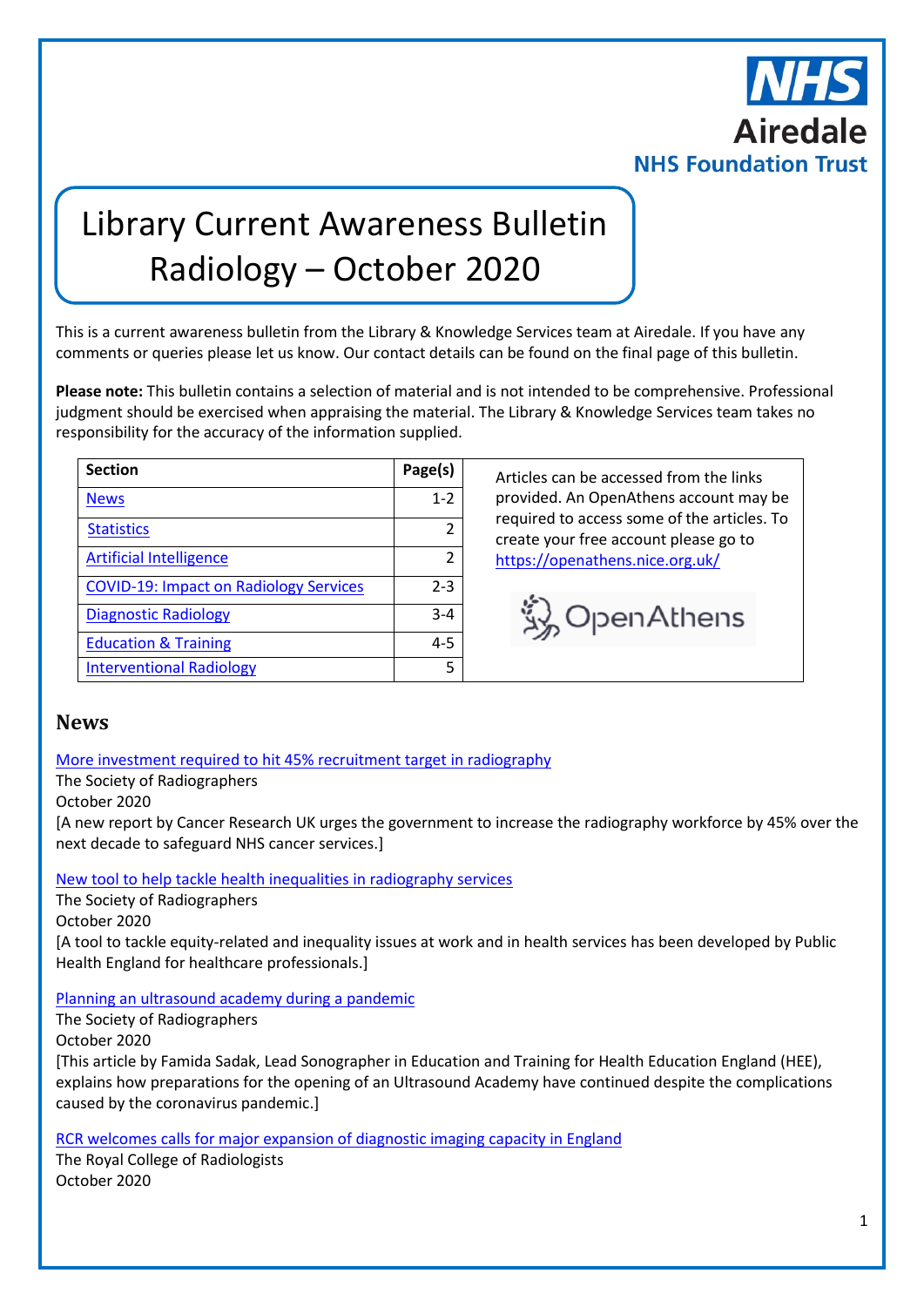[A new report from the NHS' top cancer and screening advisor urges "major expansion and reform" of diagnostic services to enable the health service to recover from COVID-19 and improve care.]

The [role of sonographers during the pandemic](https://www.sor.org/news/role-sonographers-during-pandemic)

The Society of Radiographers October 2020

[Gill Harrison, SCoR Professional Officer for Ultrasound, considers the challenges for sonographers throughout the coronavirus pandemic, the lessons learnt and the guidance and policies needed going forward.]

### <span id="page-1-0"></span>**Statistics**

[Diagnostic imaging dataset for May 2020](https://www.gov.uk/government/statistics/diagnostic-imaging-dataset-for-may-2020)

NHS England September 2020 [The Diagnostic Imaging Dataset (DID) is a central collection of detailed information about diagnostic imaging tests carried out on NHS patients, extracted from local Radiology Information Systems (RISs) and submitted monthly.]

[Safer Radiotherapy: Triannual RTE analysis and learning report](https://www.gov.uk/government/publications/safer-radiotherapy-error-data-analysis-report) Issue 32 – Full radiotherapy error data analysis April to July 2020 Public Health England October 2020 [Analysis of radiotherapy errors and near misses reported voluntarily by NHS radiotherapy departments.]

# <span id="page-1-1"></span>**Artificial Intelligence**

[Comparison of chest radiograph interpretations by artificial intelligence algorithm vs radiology residents](https://jamanetwork.com/journals/jamanetworkopen/article-abstract/2771528)

Wu, J.T. et al

*JAMA Network Open*, vol. 3(10) October 2020

[This diagnostic study aimed to assess the performance of artificial intelligence (AI) algorithms in realistic radiology workflows by performing an objective comparative evaluation of the preliminary reads of anteroposterior (AP) frontal chest radiographs performed by an AI algorithm and radiology residents. The study was conducted among five third-year radiology residents and an AI algorithm using a study data set of 1,998 AP frontal chest radiographs assembled through a triple consensus with adjudication ground truth process covering more than 72 chest radiograph findings. There was no statistically significant difference in sensitivity between the AI algorithm and the radiology residents, but the specificity and positive predictive value were statistically higher for AI algorithm.]

[Implementation of artificial intelligence \(AI\) applications in radiology: hindering and facilitating factors](https://link.springer.com/article/10.1007/s00330-020-06946-y)

Strohm, L. et al

*European Radiology*, vol. 30(10) pp. 5525-5532 October 2020

[Using an embedded multiple case study, an exploratory, qualitative research design was followed to identify barriers and facilitators to the implementation of artificial intelligence (AI) applications in clinical radiology in the Netherlands. Data collection consisted of 24 semi-structured interviews from seven hospitals. The analysis of barriers and facilitators was guided by the recently published Non-adoption, Abandonment, Scale-up, Spread, and Sustainability (NASSS) framework for new medical technologies in healthcare organisations.]

# <span id="page-1-2"></span>**COVID-19: Impact on Radiology Services**

[Adapting lessons from SARS for the COVID-19 pandemic](https://www.sciencedirect.com/science/article/pii/S1546084320301012?via%3Dihub) – perspectives from radiology nursing in Singapore

Wong, A.S.K. et al

*Journal of Radiology Nursing*, vol. 39(3) pp. 164-167 September 2020

[This article describes the preparation and response of nursing in the radiology department in Singapore in SARS and coronavirus 2019 (COVID-19) outbreak. Protocols and measures taken during SARS and COVID-19 outbreak are described.]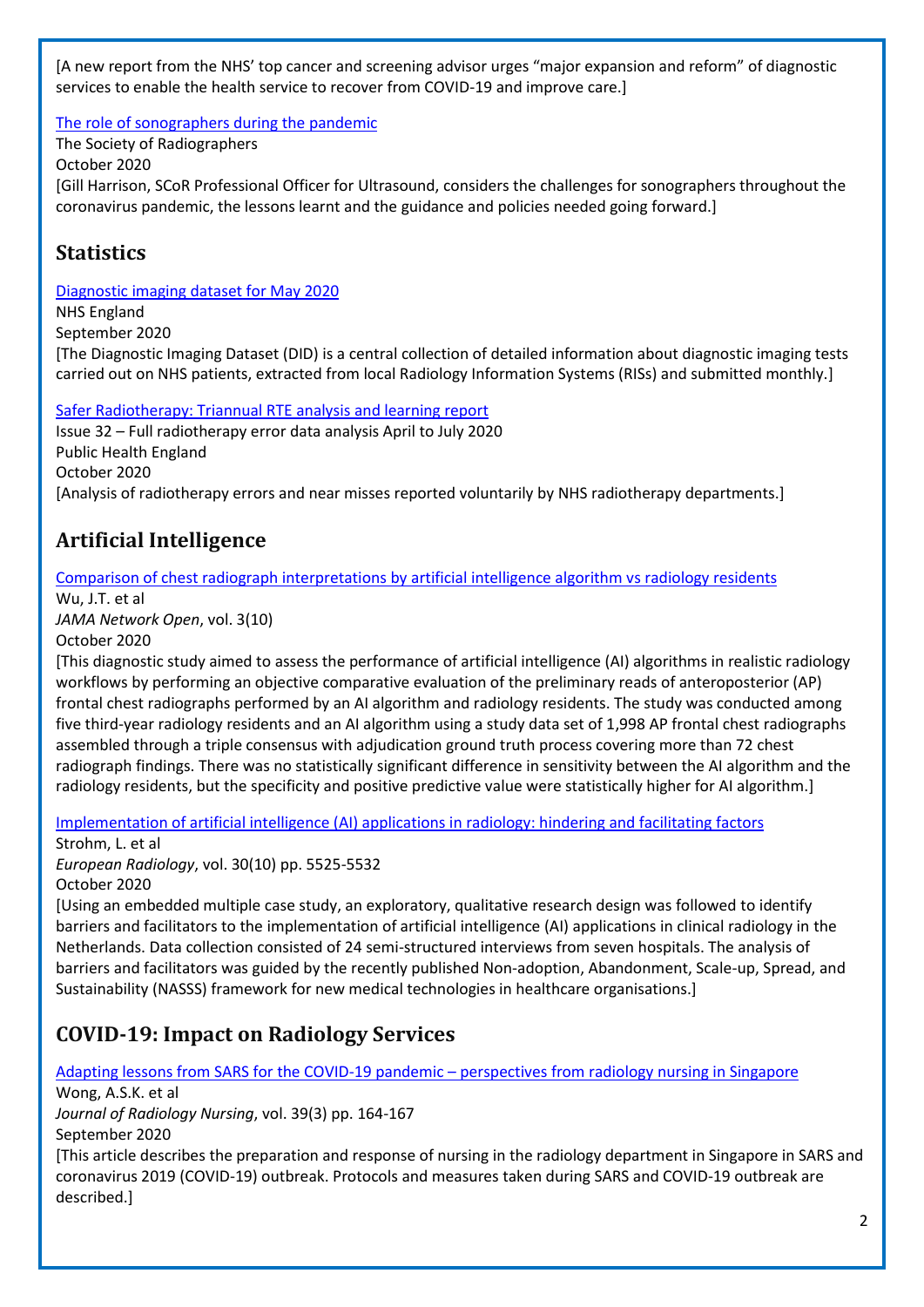[Recover wisely from COVID-19: Responsible resumption of nonurgent radiology services](https://www.sciencedirect.com/science/article/pii/S1076633220304797)

Vagal, A. et al

*Academic Radiology*, vol. 27(10) pp. 1343-1352

October 2020

[The authors report their practice implementation and experience of COVID-19 recovery during the resumption of routine imaging at the University of Cincinnati Medical Center.]

[SIR HELMET \(Safety in Radiology Healthcare Localised Metrological Environment\): a low-cost negative-pressure](https://www.clinicalradiologyonline.net/article/S0009-9260(20)30232-4/fulltext)  [isolation barrier for shielding MRI frontline workers from COVID-19 exposure](https://www.clinicalradiologyonline.net/article/S0009-9260(20)30232-4/fulltext)

Ong, S. J. et al *Clinical Radiology*, vol. 75(9) September 2020

[a low-cost physical barrier was designed and developed for use within the MRI machine that could produce a localised negative-pressure containment area around the patient's head. The barrier has been named "SIR HELMET" from Safety in Radiology Healthcare Localised Metrological Environment. The "helmet" can potentially reduce the spread of pathogens via the patient's breath. In addition to assessing its functionality, the present study also evaluates the impact of the shield on MRI image quality.]

[Socio-economic and psychological impact of the COVID-19 outbreak on private practice and public hospital](https://www.ejradiology.com/article/S0720-048X(20)30474-5/fulltext)  [radiologists](https://www.ejradiology.com/article/S0720-048X(20)30474-5/fulltext)

Florin, M. et al *European Journal of Radiology*, vol. 132 September 2020

[An online survey was used with French radiologists to evaluate the socioeconomic and psychological impact of the COVID-19 outbreak on radiologists. The questionnaire was accessible for nine days. It covered socio-demographic information, exposure to COVID-19 at work and impact on work organisation, and included the Insomnia Severity Index and Hospital Anxiety and Depression Scale. Outcomes were moderate to severe insomnia, definite symptoms of depression or anxiety. Risk and protective factors were identified through multivariate binary logistic regression.]

[Technique, radiation safety and image quality for chest X-ray imaging through glass and in mobile settings during the](https://link.springer.com/article/10.1007%2Fs13246-020-00899-8)  [COVID-19 pandemic](https://link.springer.com/article/10.1007%2Fs13246-020-00899-8)

Brady, Z. et al

*Physical and Engineering Sciences in Medicine*, vol. 43(3) pp. 765-779

September 2020

[This article describes the *through glass* technique, used within the Alfred Health network in Melbourne, to perform mobile chest X-ray imaging through glass, allowing the X-ray unit to remain outside of the patient's room, effectively reducing the cleaning time associated with disinfecting equipment.]

## <span id="page-2-0"></span>**Diagnostic Radiology**

[COVID-19 screening with chest CT in acute stroke imaging: A clinical decision model](https://onlinelibrary.wiley.com/doi/10.1111/jon.12746)

Qureshi, A.I. et al *Journal of Neuroimaging*, vol. 30(5) pp. 617-624 September 2020

[This study aimed to determine the value of incorporating a chest computed tomography (CT) scan during acute stroke imaging, and the factors that influence this decision. A probabilistic decision tree was constructed to determine the value of acquiring a chest CT scan or not, expressed in quality-adjusted life months (QALM) of patients and medical professionals. The model was based on the chance of detecting infection by chest CT scan, the case fatality rates of COVID‐19 infection, the risk of COVID‐19 infection after exposure, the expected proportion of medical professionals exposed, and the exposure reduction derived from early disease detection.]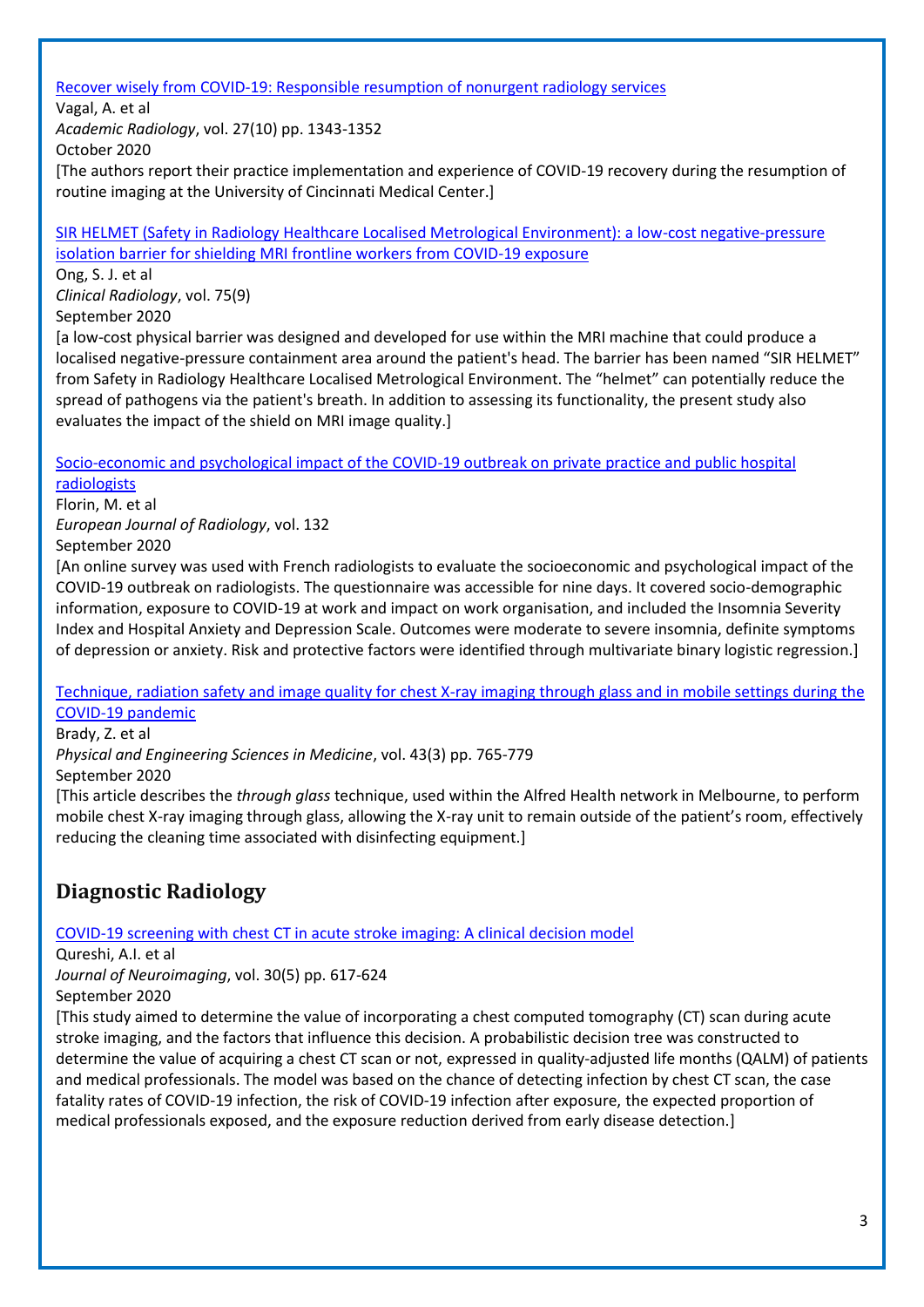Radiographers' assessment of referrals [for CT and MR imaging using a web-based data collection tool](https://www.radiographyonline.com/article/S1078-8174(20)30053-5/fulltext)

Chilanga, C.C. et al *Radiography*, vol. 26(4) November 2020

[This study investigated radiographers' compliance with guidelines in the assessment of CT and MRI referrals and factors that influenced their performance. The research was facilitated by the European Federation of Radiographer Societies (EFRS) Research Hub at ECR 2019. Five radiology referral scenarios for CT and/or MRI were distributed to radiographers, as determined by their scope of practice, who volunteered at the Research Hub. A web-based data collection tool was used. The radiographers were required to determine the appropriateness of each referral, highlight any concerns and recommend suitable investigations if applicable. Linear regression analysis was used to determine whether postgraduate qualification, grade/role of the radiographer and use of guidelines influenced the radiographers' performance in assessing the referrals.]

[The effect of clinical information on radiology reporting: A systematic review](https://onlinelibrary.wiley.com/doi/full/10.1002/jmrs.424)

Castillo, C. et al

*Journal of Medical Radiation Sciences*, online ahead of print September 2020

[The aim of this study was to investigate the effects of clinical information on the accuracy, timeliness, reporting confidence and clinical relevance of the radiology report. A systematic review of studies that investigated a link between primary communication of clinical information to the radiologist and the resultant report was conducted. 21 studies met the inclusion criteria and 20 of these were included in the review following quality assessment.]

# <span id="page-3-0"></span>**Education and Training**

[Adaptive tutorials versus web-based resources in radiology: a mixed methods analysis in junior doctors of efficacy](https://bmcmededuc.biomedcentral.com/articles/10.1186/s12909-020-02237-8)  [and engagement](https://bmcmededuc.biomedcentral.com/articles/10.1186/s12909-020-02237-8)

Wade, S.W.T. et al *BMC Medical Education*, vol. 20(1) September 2020

[A randomised controlled crossover trial was performed to evaluate the impact of adaptive tutorials on learning the indications for, and interpretation of, basic imaging studies, compared with peer-reviewed web-based resources. 91 volunteer junior doctors, comprising 53 postgraduate year 1 (PGY 1) and 38 postgraduate year 2 (PGY 2) at the University of New South Wales, were randomly allocated into two groups. In the first phase of the trial, focusing on head CT, one group accessed adaptive tutorials while the other received web-based resources. In the second phase of the trial, focusing on chest CT, the groups crossed over. Following each phase of the trial, participants completed exam-style online assessments. At the conclusion of the study, participants also completed an online questionnaire regarding perceived engagement and efficacy of each type of educational resource.]

[Effectiveness of flipped classroom vs traditional lectures in radiology education: a meta-analysis](https://journals.lww.com/md-journal/Fulltext/2020/10020/Effectiveness_of_flipped_classroom_vs_traditional.43.aspx)

Lingling, G. et al *Medicine*, vol. 99(40) October 2020 [Studies were retrieved from six databases, including Pubmed, Embase, Web of Science, Wanfang Data, CNKI, and VIP, from their inception to 16 February 2020. Literature selection and data extraction were completed by two reviewers independently. A total of 19 studies with 2,114 participants were deemed to be eligible for inclusion.]

[Future interventional radiologists and where to find them](https://link.springer.com/article/10.1007%2Fs00270-020-02655-7) – insights from five UK interventional radiology symposia [for junior doctors and medical students](https://link.springer.com/article/10.1007%2Fs00270-020-02655-7)

Xu, Y. et al *Cardiovascular and Interventional Radiology*

October 2020

[Anonymised questionnaires on undergraduate and postgraduate IR exposure were distributed to attendees of five UK IR symposia between 2019 and 2020. The aim was to understand the contributing factors that encourage junior doctors and medical students to consider an IR career. 220 responses were received from 103 (47%) junior doctors and 117 (53%) medical students.]